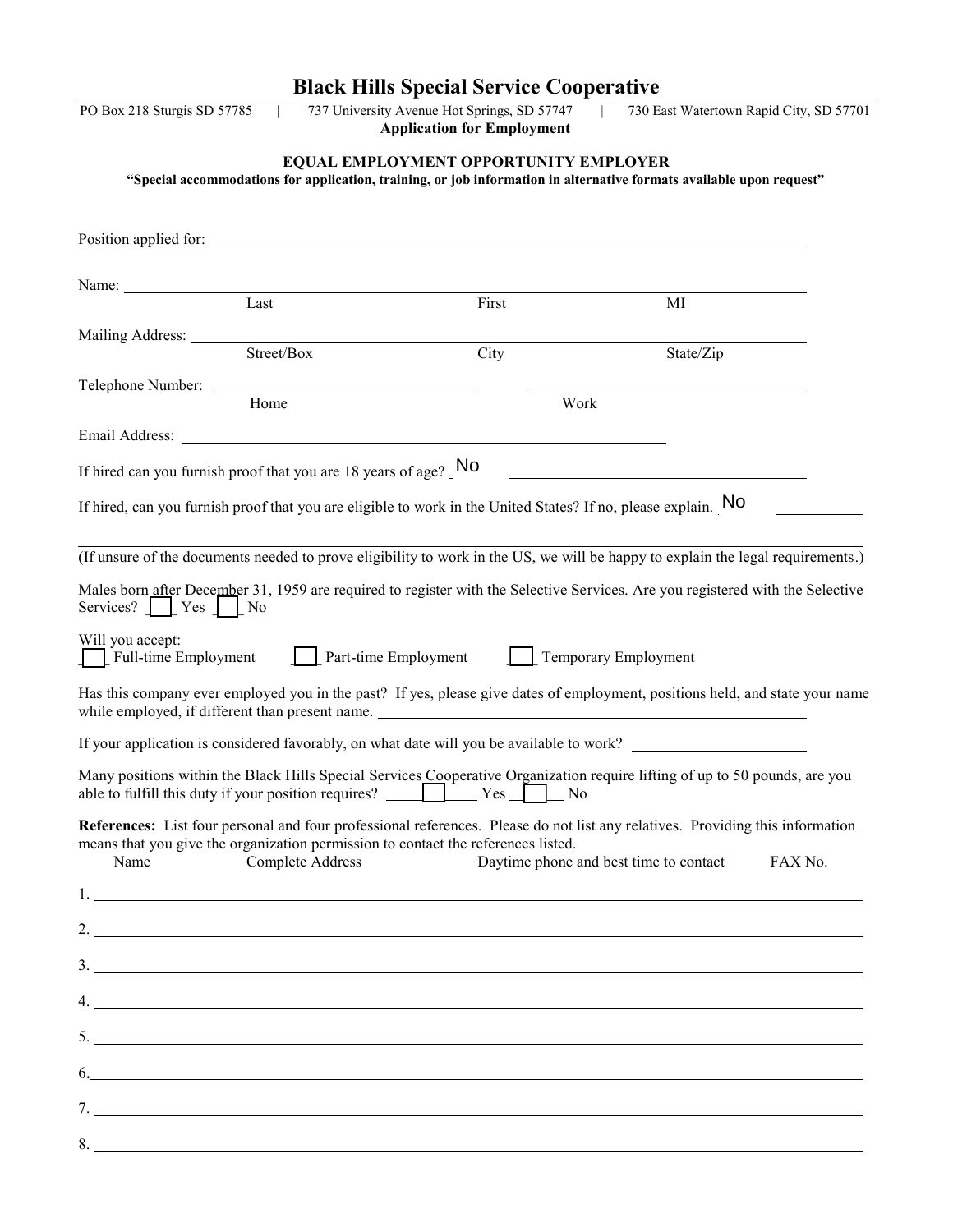| Did any of your previous employers require you to regularly lift up to 50 pounds? |  |  | $Yes$ No |  |
|-----------------------------------------------------------------------------------|--|--|----------|--|
|-----------------------------------------------------------------------------------|--|--|----------|--|

If yes, Which one(s)

#### **Educational History:**

| <b>School</b>     | Name & Address | <b>Course of Study</b> | Did you<br>graduate? | <b>Degree or Diploma</b> |
|-------------------|----------------|------------------------|----------------------|--------------------------|
| High School:      |                |                        |                      |                          |
| Post High School: |                |                        |                      |                          |
| Other:            |                |                        |                      |                          |

Do you have all the licenses and professional certifications listed in the job announcement, job advertisement, or job description, or that are necessary to perform the job(s) for which you are applying? If no, please explain. <u> 1999 - Johann Stoff, amerikansk politiker (d. 1989)</u>

Use this space to identify any other educational experiences you have had which are *pertinent* to the position for which you applied. Include workshops, seminars, military or vocational training, etc. which are not listed above. Indicate the number of hours involved, number of weeks, and/or number of credits, etc.).

Have you ever been convicted of a felony, or released from prison in the past 10 years? Note: A yes answer does not automatically disqualify you from employment since the nature of the offense, date and type of job for which you are applying will be considered. If yes, please explain.

#### **Work History**

Begin with your current or most recent position and work backwards. List each promotion as a separate job. Include any paid or verifiable non-paid experience. Be as accurate and complete as possible, especially in describing the duties of each position. If you need additional space, attach additional sheets using the same format.

| No. of employees you supervised: Average hours worked per week $\boxed{1-10}$ 11-20 $\boxed{21-30}$ 31-40                                                                                                                      |  |
|--------------------------------------------------------------------------------------------------------------------------------------------------------------------------------------------------------------------------------|--|
| Reason for Leaving: University of the contract of the contract of the contract of the contract of the contract of the contract of the contract of the contract of the contract of the contract of the contract of the contract |  |
|                                                                                                                                                                                                                                |  |
|                                                                                                                                                                                                                                |  |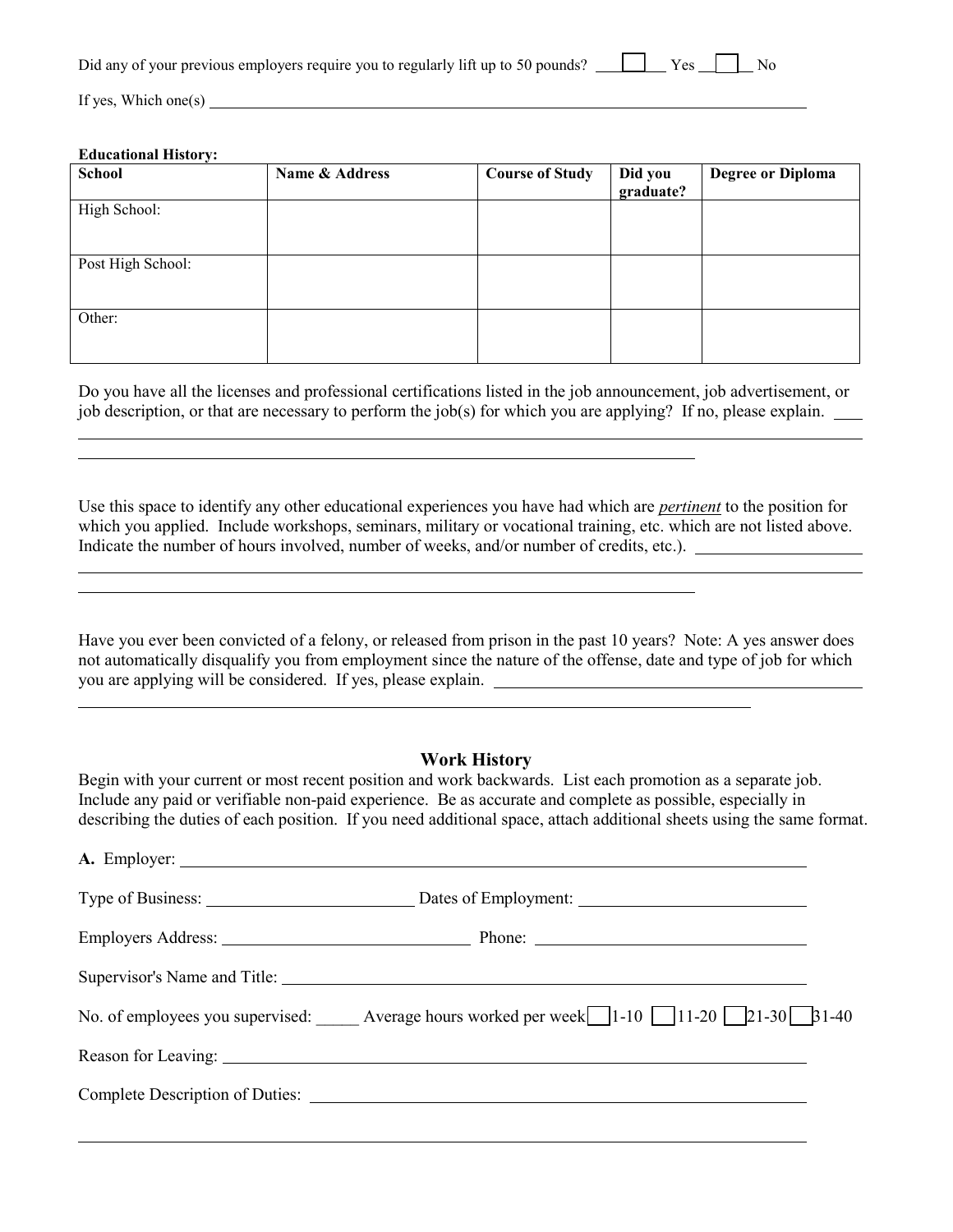# **Work History Continued:**

| <b>B.</b> Employer:                                                                                                                                                                                                                                                                                                                                                                                                       |  |
|---------------------------------------------------------------------------------------------------------------------------------------------------------------------------------------------------------------------------------------------------------------------------------------------------------------------------------------------------------------------------------------------------------------------------|--|
|                                                                                                                                                                                                                                                                                                                                                                                                                           |  |
|                                                                                                                                                                                                                                                                                                                                                                                                                           |  |
|                                                                                                                                                                                                                                                                                                                                                                                                                           |  |
| No. of employees you supervised: ______ Average hours worked per week $\boxed{\underline{\hspace{1cm}}\phantom{\hspace{1cm}}\phantom{\hspace{1cm}}\phantom{\hspace{1cm}}\phantom{\hspace{1cm}}\phantom{\hspace{1cm}}\phantom{\hspace{1cm}}\phantom{\hspace{1cm}}\phantom{\hspace{1cm}}\phantom{\hspace{1cm}}\phantom{\hspace{1cm}}\phantom{\hspace{1cm}}\phantom{\hspace{1cm}}\phantom{\hspace{1cm}}\phantom{\hspace{1cm$ |  |
|                                                                                                                                                                                                                                                                                                                                                                                                                           |  |
|                                                                                                                                                                                                                                                                                                                                                                                                                           |  |
|                                                                                                                                                                                                                                                                                                                                                                                                                           |  |
|                                                                                                                                                                                                                                                                                                                                                                                                                           |  |
|                                                                                                                                                                                                                                                                                                                                                                                                                           |  |
|                                                                                                                                                                                                                                                                                                                                                                                                                           |  |
| No. of employees you supervised: ______ Average hours worked per week $\boxed{11-10}$ $\boxed{11-20}$ $\boxed{21-30}$ $31-40$                                                                                                                                                                                                                                                                                             |  |
|                                                                                                                                                                                                                                                                                                                                                                                                                           |  |
|                                                                                                                                                                                                                                                                                                                                                                                                                           |  |
|                                                                                                                                                                                                                                                                                                                                                                                                                           |  |
|                                                                                                                                                                                                                                                                                                                                                                                                                           |  |
|                                                                                                                                                                                                                                                                                                                                                                                                                           |  |
|                                                                                                                                                                                                                                                                                                                                                                                                                           |  |
|                                                                                                                                                                                                                                                                                                                                                                                                                           |  |
| No. of employees you supervised: ______ Average hours worked per week□1-10 □11-20 □21-30 ■ 1-40                                                                                                                                                                                                                                                                                                                           |  |
|                                                                                                                                                                                                                                                                                                                                                                                                                           |  |
|                                                                                                                                                                                                                                                                                                                                                                                                                           |  |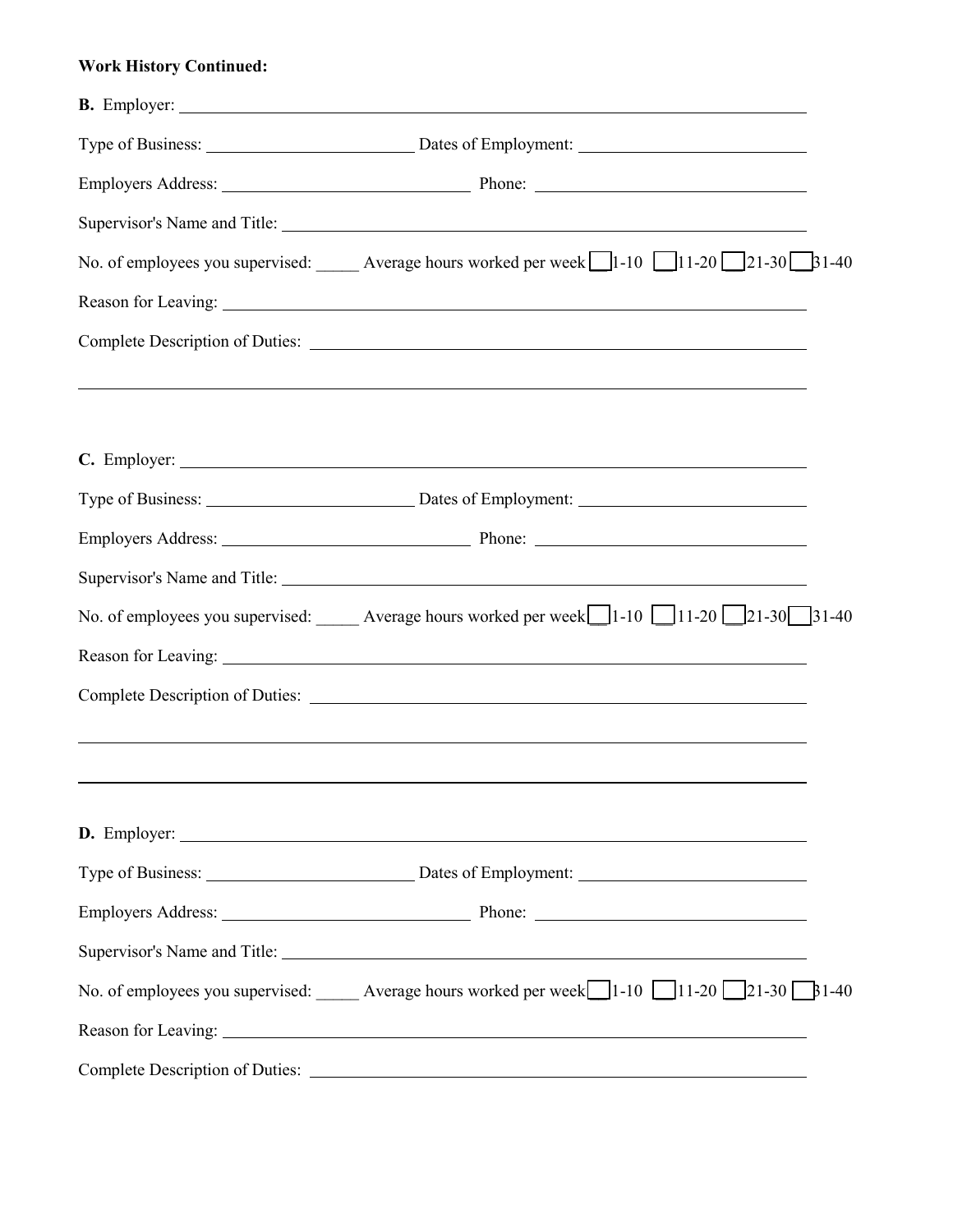#### Please answer the question below

◯ Yes No

> Yes No

Do you wish to claim veteran's preference? If yes, DD-214 (separation papers) must be attached. If you are a disabled veteran, attach current VA disability certification with DD-21 (separation papers)

State law requires residency in South Dakota to be eligibile to receive veteran's preference. Are you currently a resident of the state of South Dakota?

## **Please Read and Sign Below**

I give my consent to any pre-employment physical examination required by this company after any conditional offer of employment has been made.

If employed, I understand that my employment is for no definite period of time, and if terminated the employer is liable only for wages earned as of the date of termination.

I hereby certify that the information given by me is true and complete to the best of my knowledge and belief. I further authorize investigation of all statements I have made. Misrepresentations, falsification, or omission of facts called for in this application or in the interview process are cause for cancellation of this application or termination of employment. **Unsigned applications will not be considered.**

**Signature: Date:** 

## **Authorization for reference requests (sign below).**

I have applied with Black Hills Special Service Cooperative for employment and I desire that they be fully advised of my record with former employers. I, therefore, respectfully request that you furnish the requested information concerning my employment with your organization, and hereby release you from any and all liability of damages for providing the information requested.

**Applicants Signature: Date:** 

**Black Hills Special Service Cooperative, in accordance with state and federal laws, does not discriminate on the basis of age, race, color, ancestry, national origin, creed, religion, sex, marital status, disability, or any other protected class.**

**Black Hills Special Service Cooperative recognizes that South Dakota is an employment at-will state and maintains the employment at-will status for all employees.** 

**Please contact the BHSSC department advertising this position to determine if you must also complete the following form as part of your application:**